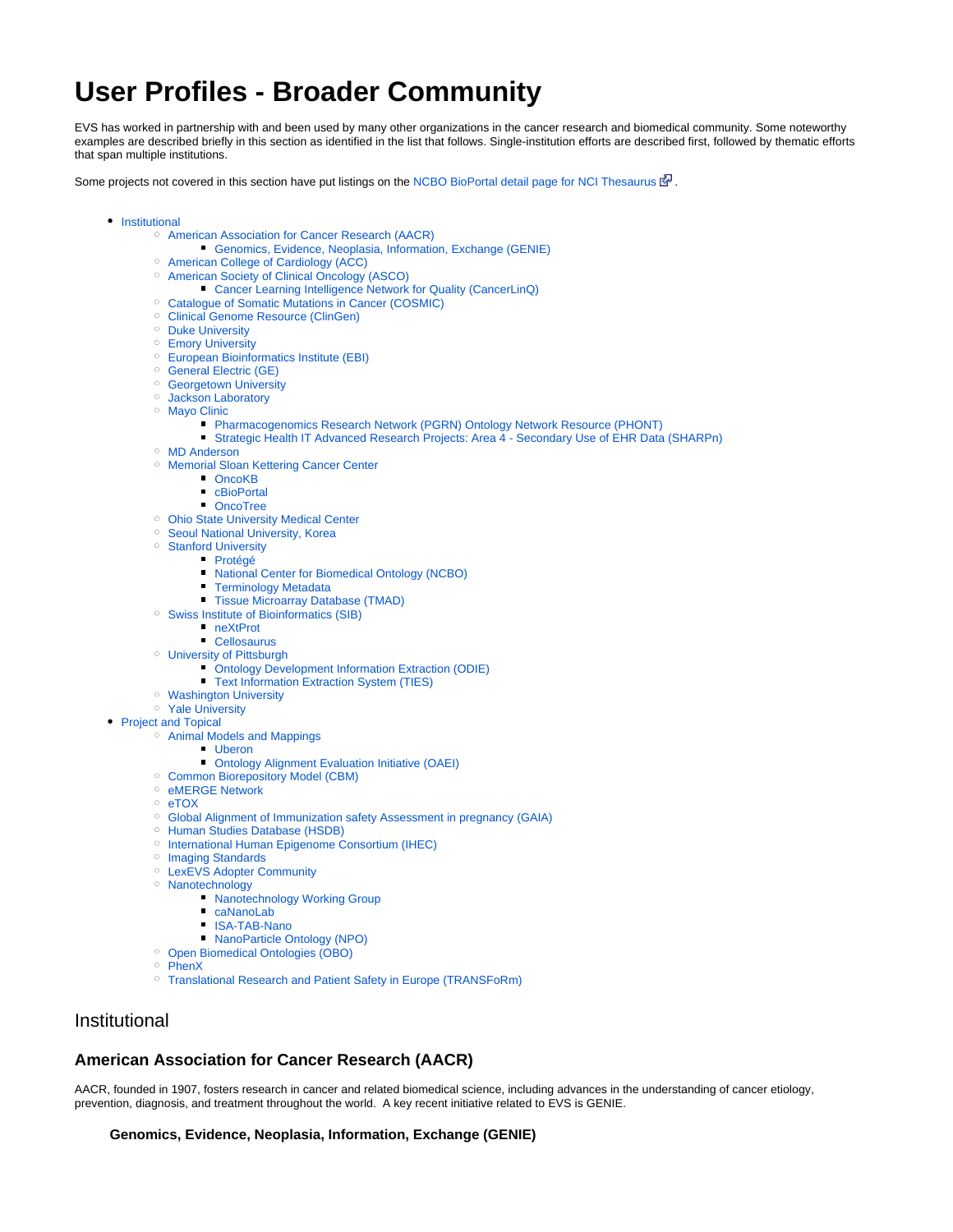AACR created [GENIE](http://www.aacr.org/Research/Research/Pages/aacr-project-genie.aspx)  $\mathbb{S}^{\mathbb{J}}$  $\mathbb{S}^{\mathbb{J}}$  $\mathbb{S}^{\mathbb{J}}$  as a multi-phase, multi-year, international cancer registry built by sharing clinical cancer sequencing data from eight international institutions that are global leaders in genomic sequencing for clinical utility. An initial set of nearly 19,000 genomic records was released in January 2017 and can be directly accessed through cBioPortal. The primary cancer diagnosis code is based on OncoTree, which is mostly linked to NCI Thesaurus (NCIt) and NCI Metathesaurus (NCIm) codes.

# <span id="page-1-0"></span>**American College of Cardiology (ACC)**

American College of Cardiology (ACC) and EVS have worked together for several years on a number of projects, some also involving [NHLBI](https://wiki.nci.nih.gov/display/EVS/12+-+User+Profiles+-+NIH), [CDISC](https://wiki.nci.nih.gov/display/EVS/13+-+User+Profiles+-+Government+and+Standards+Organizations) and Duke University. EVS worked with ACC and CDISC to develop 389 terms for the ACC/CDISC Cardiovascular Disease Therapeutic Area standard, bundled in 30 new codelists as well as a number of existing codelists. ACC made use of 157 existing NCI Thesaurus terms and added 232 new ones, while EVS added 194 ACC concept definitions as NCI preferred definitions.

#### **EVS Related References**

- 1. Anderson HV, Weintraub WS, Radford MJ, Kremers MS, Roe MT, Shaw RE, Pinchotti DM, Tcheng JE.
	- **Standardized Cardiovascular Data for Clinical Research, Registries, and Patient Care: A Report from the Data Standards Workgroup of the National Cardiovascular Research Infrastructure Project.**
	- J Am Coll Cardiol. 2013 May 7;61(18):1835-46. doi: 10.1016/j.jacc.2012.12.047. Epub 2013 Mar 6. PubMed PMID: 23500238. [[PubMed](http://www.ncbi.nlm.nih.gov/pubmed/23500238)]

# <span id="page-1-1"></span>**American Society of Clinical Oncology (ASCO)**

<span id="page-1-2"></span>ASCO brings together more than 40,000 oncology health care professionals in many activities related to EVS, most notably CancerLinQ.

### **Cancer Learning Intelligence Network for Quality (CancerLinQ)**

ASCO created [\(CancerLinQ](https://cancerlinq.org/) 图) to provide a big data based learning health care platform for oncology, now encompassing more than 1,000,000 patient records. NCI Metathesaurus is used as the content knowledge source for processing and standardizing these data across EHR systems.

#### **EVS Related References**

- 1. Schilsky RL.
	- **Finding the Evidence in Real-World Evidence: Moving from Data to Information to Knowledge.**

J Am Coll Surg. 2017 Jan;224(1):1-7. doi: 10.1016/j.jamcollsurg.2016.10.025. PubMed PMID: 27989954. [\[PubMed](https://www.ncbi.nlm.nih.gov/pubmed/27989954)]

- 2. Schilsky RL, Miller RS.
- **Creating a Learning Health Care System in Oncology.** Oncology Informatics: Using Health Information Technology to Improve Processes and Outcomes in Cancer. Hesse BW, Ahern DK, Beckjord E, eds. Elsevier Academic Press (2016), pp. 3–21.
- 3. Visvanathan K, Levit LA, Raghavan D, Hudis CA, Wong S, Dueck A, Lyman GH. **Untapped Potential of Observational Research to Inform Clinical Decision Making: American Society of Clinical Oncology Research Statement.**

J Clin Oncol. 2017 Mar 30:JCO2017726414. doi: 10.1200/JCO.2017.72.6414. [Epub ahead of print] PubMed PMID: 28358653. [\[PubMed](https://www.ncbi.nlm.nih.gov/pubmed/28358653)]

# <span id="page-1-3"></span>**Catalogue of Somatic Mutations in Cancer (COSMIC)**

[COSMIC](http://cancer.sanger.ac.uk/cosmic) **d** [p](http://www.cancer.gov/policies/linking)rovides a very broad, high-resolution resource for exploring the impact of somatic mutations in human cancer. COSMIC has translated its custom tumor classification into NCI Thesaurus (NCIt), "selected as the highest-resolution public ontology across cancer diseases." (Forbes et al. 2016).

#### **EVS Related References**

1. Forbes SA, Beare D, Boutselakis H, Bamford S, Bindal N, Tate J, Cole CG, Ward S, Dawson E, Ponting L, Stefancsik R, Harsha B, Kok CY, Jia M, Jubb H, Sondka Z, Thompson S, De T, Campbell PJ. **COSMIC: somatic cancer genetics at high-resolution.** Nucleic Acids Res. 2016 Nov 28. pii: gkw1121. [Epub ahead of print] PubMed PMID: 27899578. [[PubMed\]](https://www.ncbi.nlm.nih.gov/pubmed/27899578)

# <span id="page-1-4"></span>**Clinical Genome Resource (ClinGen)**

[ClinGen](https://www.clinicalgenome.org/) [l](http://www.cancer.gov/policies/linking)aunched in 2013 as an NIH supported partnership among public, academic, and private institutions dedicated to building an authoritative central resource that defines the clinical relevance of genes and variants for use in precision medicine and research. The ClinGen Somatic Cancer Working Group developed with ClinVar and multiple stakeholders a consensus set of minimal variant level data, recommending that Cancer Type be coded using either NCI Thesaurus or Oncotree, which itself includes the NCI Thesaurus code.

#### **EVS Related References**

1. Ritter DI, Roychowdhury S, Roy A, Rao S, Landrum MJ, Sonkin D, Shekar M, Davis CF, Hart RK, Micheel C, Weaver M, Van Allen EM, Parsons DW, McLeod HL, Watson MS, Plon SE, Kulkarni S, Madhavan S; ClinGen Somatic Cancer Working Group. **Somatic cancer variant curation and harmonization through consensus minimum variant level data.** Genome Med. 2016 Nov 4;8(1):117. PubMed PMID: 27814769; PubMed Central PMCID: PMC5095986. [\[PubMed](https://www.ncbi.nlm.nih.gov/pubmed/27814769)]

### <span id="page-1-5"></span>**Duke University**

Duke University and EVS have collaborated for several years on various projects. As one example, the Research Informatics group of the Duke Clinical Research Institute (DCRI) has used vocabulary services from the EVS LexEVS terminology server in adding standard metadata to the Cardiovascular DAM. Duke and EVS have worked together with other partners such as CDISC, NHLBI, and the American College of Cardiology, in the development of shared terminology and other standards involving clinical trials, case report forms, cardiology, tuberculosis, and other content.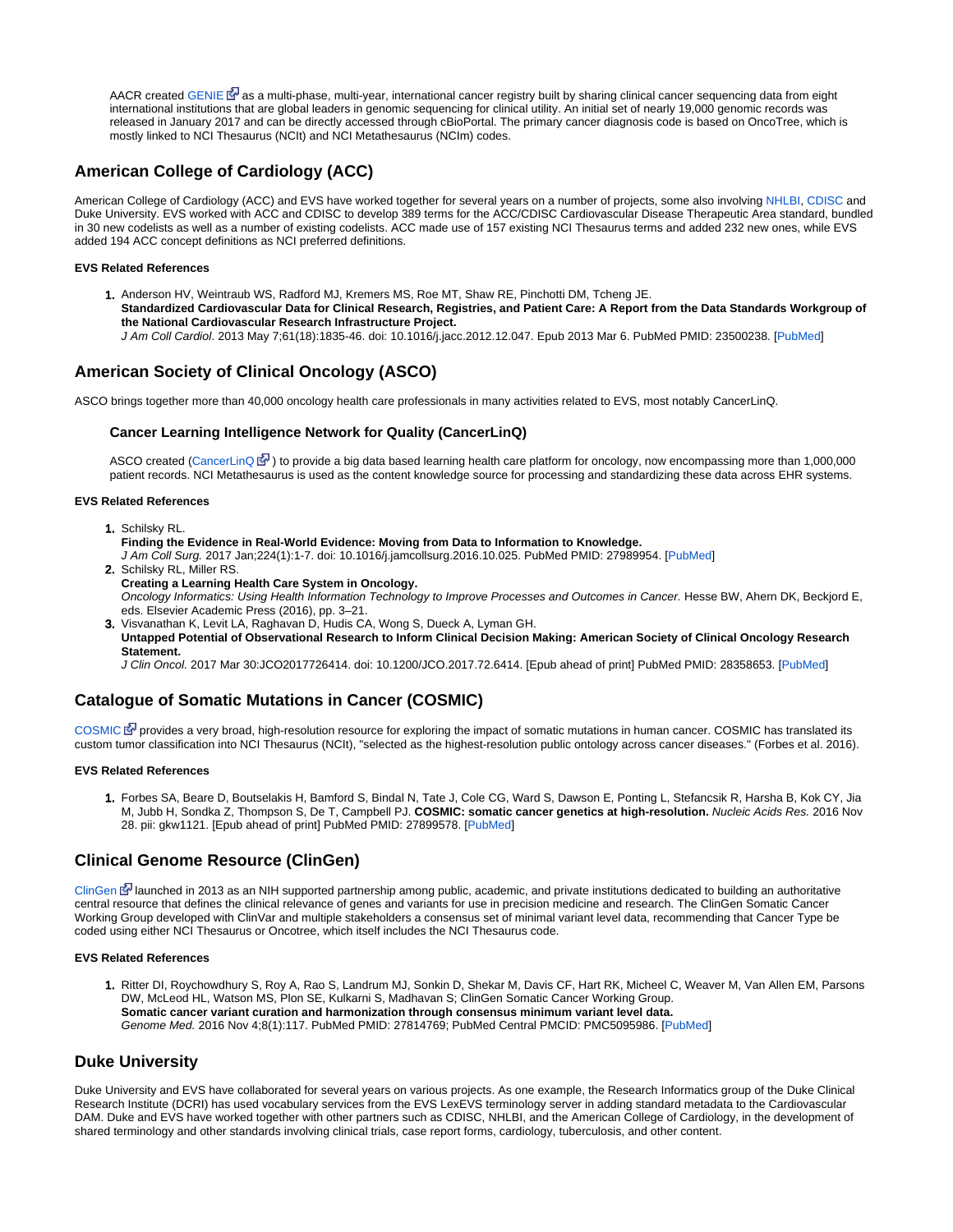#### **EVS Related References**

- 1. Anderson HV, Weintraub WS, Radford MJ, Kremers MS, Roe MT, Shaw RE, Pinchotti DM, Tcheng JE. **Standardized Cardiovascular Data for Clinical Research, Registries, and Patient Care: A Report from the Data Standards Workgroup of the National Cardiovascular Research Infrastructure Project.**
	- J Am Coll Cardiol. 2013 May 7;61(18):1835-46. doi: 10.1016/j.jacc.2012.12.047. Epub 2013 Mar 6. PubMed PMID: 23500238. [[PubMed](http://www.ncbi.nlm.nih.gov/pubmed/23500238)]

### <span id="page-2-0"></span>**Emory University**

Emory University has deployed and extended several EVS resources. Emory is using LexEVS to develop and host local ontologies. Uses include terminology support for an analytic data warehouse, which incorporates custom patient classes defined using ICD-9 codes.

#### **EVS Related References**

- 1. Vergara-Niedermayr C, Wang F, Pan T, Kurc T, Saltz J. 2. Vergara-Niedermayr C, Wang F, Pan T, Kurc T, Saltz J. **Semantically Interoperable XML Data.** Int. J. Semantic Computing. 2013 Sept;7(3). DOI: 10.1142/S1793351X13500037 [\[Online](http://www.worldscientific.com/doi/abs/10.1142/S1793351X13500037) F[\]](http://www.cancer.gov/policies/linking)
- 3. Zheng S, Wang F, Lu J, Saltz J. **Semantically Interoperable XML Data.** [Emory](http://confluence.cci.emory.edu:8090/download/attachments/4033450/CCI-TR-2012-1.pdf) University Center for Comprehensive Informatics Technical Report CCI-TR-2012-1, January 12, 2012. [Emory E<sup>T</sup>]
- **Enabling Ontology Based Semantic Queries in Biomedical Database Systems.** Emory University Center for Comprehensive Informatics Technical Report CCI-TR-2012-3, March 20, 2012. [\[Emory](http://confluence.cci.emory.edu:8090/download/attachments/4033450/CCI-TR-2012-3.pdf)  $\mathbb{F}$ ]

### <span id="page-2-1"></span>**European Bioinformatics Institute (EBI)**

The European Bioinformatics Institute [\(EBI\)](http://www.ebi.ac.uk/) Experimental Factor Ontology [\(EFO](http://www.ebi.ac.uk/efo/)  $\mathbb{F}$ ) provides a systematic description of many experimental variables, and is used to support a number of EBI databases as well as the National Human Genome Research Institute (NHGRI) Genome-Wide Association Study ( [GWAS\)](http://www.genome.gov/gwastudies/) catalogue. It combines parts of several biological ontologies, covering domains such as anatomy, disease and chemical compounds. The EFO reuses cancer-related terminology from the NCI Thesaurus (NCIt).

#### **EVS Related References**

1. Malone J, Rayner TF, Bradley XZ, Parkinson H. **Developing an application focused experimental factor ontology: embracing the OBO Community.** Bio-Ontologies SIG, ISMB 2008 Toronto Canada, 20 July 2008. [[PDF](http://www.ebi.ac.uk/efo/malone_bioontologies_2008.pdf)  $\mathbb{E}^1$ ]

# <span id="page-2-2"></span>**General Electric (GE)**

GE is developing a platform called Qualibria, which includes LexEVS as a terminology server. VKC has been working with GE since 2008. As part of the collaboration, GE created an extension to the LexEVS 5.1 API based on the Common Terminology Services specification. GE made the code for that extension available to the community via the VKC web site, and bundled EVS-supported open source technology into GE's commercial healthcare product.

### <span id="page-2-3"></span>**Georgetown University**

Georgetown uses LexEVS and other EVS resources for its cancer Bench-to-Bedside (caB2B) project and other translational medicine activities. Both a local LexEVS installation and NCI's production LexEVS servers provide terminology support for this project.

### <span id="page-2-4"></span>**Jackson Laboratory**

The Jackson Laboratory has been a close partner with NCI – and EVS in particular – for over 10 years. They have been closely involved in the MMHCC and other initiatives described in the NCI Division of Cancer Biology (DCB) section of [11 - User Profiles - NCI.](https://wiki.nci.nih.gov/display/EVS/11+-+User+Profiles+-+NCI) EVS publishes their Adult Mouse Anatomy (MA) on NCI servers and browsers (see [NCI Term Browser](http://nciterms.nci.nih.gov/ncitbrowser/pages/vocabulary.jsf?dictionary=MA)).

As part of the Mouse-Human Anatomy Project (MHAP), anatomy terms in MA and the NCIt human anatomy were compared and harmonized, and a formal mapping was jointly created and validated in 2006; this mapping has been recently updated and published as a mapping accessible through the LexEVS server APIs and NCI Term Browser (see [MA to NCIt Mapping\)](http://nciterms.nci.nih.gov/ncitbrowser/pages/vocabulary.jsf?dictionary=MA_to_NCIt_Mapping). As both anatomical ontologies are being used to annotate different types of research data for mouse and human, respectively, this cross-mapping between the two ontologies facilitates the integration of mouse and human data, and the translation of basic research discoveries into clinical settings.

#### **EVS Related References**

1. Bodenreider O, Hayamizu TF, Ringwald M, De Coronado S, Zhang S. 2. Hayamizu TF, de Coronado S, Fragoso G, Sioutos N, Kadin JA, Ringwald M. **Of mice and men: aligning mouse and human anatomies.** AMIA Annu Symp Proc. 2005:61-5. PubMed PMID: 16779002; PubMed Central PMCID: PMC1560846. [[PubMed\]](http://www.ncbi.nlm.nih.gov/pubmed/16779002) **The mouse-human anatomy ontology mapping project.**

Database (Oxford). 2012 Mar 20;2012:bar066. Print 2012. PubMed PMID: 22434834. [\[PubMed](http://www.ncbi.nlm.nih.gov/pubmed/22434834)] [\[Full Text](http://database.oxfordjournals.org/content/2012/bar066.full)]

<span id="page-2-5"></span>3. Kogan SC, Ward JM, Anver MR, Berman JJ, Brayton C, Cardiff RD, Carter JS, de Coronado S, Downing JR, Fredrickson TN, Haines DC, Harris AW, Harris NL, Hiai H, Jaffe ES, MacLennan IC, Pandolfi PP, Pattengale PK, Perkins AS, Simpson RM, Tuttle MS, Wong JF, Morse HC 3rd; Hematopathology subcommittee of the Mouse Models of Human Cancers Consortium. **Bethesda proposals for classification of nonlymphoid hematopoietic neoplasms in mice.** Blood. 2002 Jul 1;100(1):238-45. PubMed PMID: 12070033. [[PubMed\]](http://www.ncbi.nlm.nih.gov/pubmed/12070033)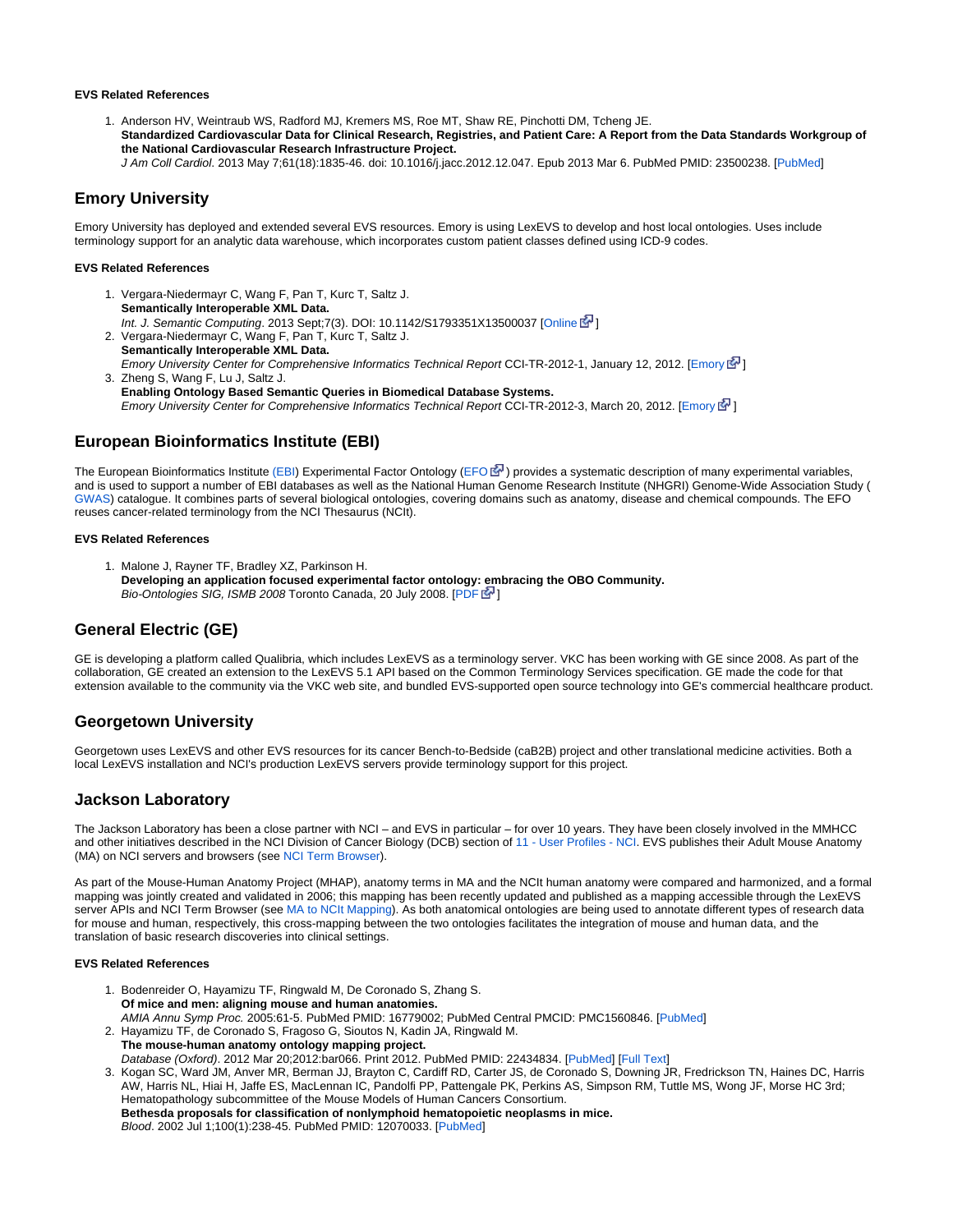# **Mayo Clinic**

Mayo Clinic has partnered with, supported and used EVS resources in a variety of ways for more than 10 years. This has included joint work on analyzing cancer clinical trials vocabulary and informatics needs in the U.S., improving research and clinical data representation and reuse through projects such as PHONT and [SHARPn](https://wiki.nci.nih.gov/display/EVS/14+-+User+Profiles+-+Broader+Community#id-14-UserProfiles-BroaderCommunity-StrategicHealthITAdvancedResearchProjectsArea4-SecondaryUseofEHRDataSHARPn) , and development of shared community standards for vocabulary representation and infrastructure including the draft HL7/OMG standard [Common Terminology Services Release 2 \(CTS 2\) specification](https://wiki.nci.nih.gov/pages/viewpage.action?pageId=63996154) and the the Mayo Clinic LexEVS terminology server that EVS has supported and uses. Mayo Clinic has a lead role in the ICD-11 revision effort, and Mayo has worked with EVS to leverage NCI Thesaurus cancer content and EVS subject matter experts in supporting revisions to the WHO ICD terminologies (see the [WHO section\)](https://wiki.nci.nih.gov/display/EVS/13+-+User+Profiles+-+Government+and+Standards+Organizations#13-UserProfiles-GovernmentandStandardsOrganizations-WorldHealthOrganization%28WHO%29).

### <span id="page-3-0"></span>**Pharmacogenomics Research Network (PGRN) Ontology Network Resource (PHONT)**

Mayo Clinic is the primary site for [PHONT](http://informatics.mayo.edu/phont), a networked PGRN ontology resource that has been one of the highest-volume users of EVS resources. PHONT supports clear annotation and representation of phenotype (disease, adverse event, or clinical and physiological outcomes) to support data integration and cross-database analyses. PHONT has deployed its own instance of LexEVS, depending in particular on full support of CTS 2 value sets. PHONT is a collaboration with Case Western Reserve University, Harvard Medical School, MD Anderson Cancer Center, Memorial Sloan Kettering Cancer Center, University of Erlangen, and Washington University.

### **Strategic Health IT Advanced Research Projects: Area 4 - Secondary Use of EHR Data (SHARPn)**

[SHARPn](http://sharpn.org) E<sup>N</sup> uses LexEVS and its value set support to help enable the reuse of EHR data for secondary purposes, such as clinical research and public health, as part of the Office of the National Coordinator for Health Information Technology SHARP Program.

#### <span id="page-3-1"></span>**EVS Related References**

- 1. Chute CG, Carter JS, Tuttle MS, Haber MW, Brown SH. **Integrating pharmacokinetics knowledge into a drug ontology as an extension to support pharmacogenomics.** AMIA Annu Symp Proc. 2003:170-4. PubMed PMID: 14728156; PubMed Central PMCID: PMC1480302. [\[PubMed](http://www.ncbi.nlm.nih.gov/pubmed/14728156)] [\[Free PMC Article](http://www.ncbi.nlm.nih.gov/pmc/articles/pmid/14728156/?tool=pubmed)]
- 2. Chute CG, Pathak J, Savova GK, Bailey KR, Schor MI, Hart LA, Beebe CE, Huff SM. **The SHARPn project on secondary use of Electronic Medical Record data: progress, plans, and possibilities.** AMIA Annu Symp Proc. 2011;2011:248-56. Epub 2011 Oct 22. PubMed PMID: 22195076; PubMed Central PMCID: PMC3243296. [[PubMed\]](http://www.ncbi.nlm.nih.gov/pubmed/22195076)
- 3. Gwaltney K, Chute C, Hageman D, Kibbe W, McCormick K, Reeves D, Wright L. **An assessment of cancer clinical trials vocabulary and IT infrastructure in the U.S.**
- 4. Jiang G, Solbrig HR, Iberson-Hurst D, Kush RD, Chute CG. Proc AMIA Symp. 2001:224-8. PubMed PMID: 11825185; PubMed Central PMCID: PMC2243595. [[PubMed\]](http://www.ncbi.nlm.nih.gov/pubmed/11825185) [[Free PMC Article\]](http://www.ncbi.nlm.nih.gov/pmc/articles/pmid/11825185/?tool=pubmed)
- 5. Liu K, Chapman WW, Savova G, Chute CG, Sioutos N, Crowley RS. **A Collaborative Framework for Representation and Harmonization of Clinical Study Data Elements Using Semantic MediaWiki.** AMIA Summits Transl Sci Proc. 2010 Mar 1;2010:11-5. PubMed PMID: 21347136; PubMed Central PMCID: PMC3041544. [[PubMed\]](http://www.ncbi.nlm.nih.gov/pubmed/21347136)
- **Effectiveness of Lexico-syntactic Pattern Matching for Ontology Enrichment with Clinical Documents.** Methods Inf Med. 2011;50(5):397-407. Epub 2010 Nov 8. [\[PubMed](http://www.ncbi.nlm.nih.gov/pubmed/21057720)]
- 6. Pathak J, Wang J, Kashyap S, Basford M, Li R, Masys DR, Chute CG. **Mapping clinical phenotype data elements to standardized metadata repositories and controlled terminologies: the eMERGE Network experience.**

J Am Med Inform Assoc. 2011 Jul-Aug;18(4):376-86. Epub 2011 May 19. PubMed PMID: 21597104; PubMed Central PMCID: PMC3128396. [\[Pub](http://www.ncbi.nlm.nih.gov/pubmed/21597104) [Med\]](http://www.ncbi.nlm.nih.gov/pubmed/21597104)

- 7. Zhu Q, Freimuth RR, Lian Z, Bauer S, Pathak J, Tao C, Durski MJ, Chute CG. **Harmonization and semantic annotation of data dictionaries from the Pharmacogenomics Research Network: A case study.** J Biomed Inform. 2013 Apr;46(2):286-93. doi: 10.1016/j.jbi.2012.11.004. Epub 2012 Nov 29. PubMed PMID: 23201637; PubMed Central PMCID: PMC3606279. [\[PubMed](http://www.ncbi.nlm.nih.gov/pubmed/23201637)]
- 8. See also: LexEVS section of [Bibliography on EVS and Its Use.](https://wiki.nci.nih.gov/display/EVS/Bibliography+on+EVS+and+Its+Use)

# <span id="page-3-2"></span>**MD Anderson**

MD Anderson is using a wide range of EVS terminology content and technologies as part of its enterprise infrastructure. A LexEVS server and EVS terminology browsers have been deployed locally at MD Anderson. NCIt and other EVS terminology resources are also being used.

# <span id="page-3-3"></span>**Memorial Sloan Kettering Cancer Center**

<span id="page-3-4"></span>The [MSK Cancer Center \(MSK\)](http://mskcc.org/) has used NCI Thesaurus (NCIt) in its precision oncology efforts, most notably through the OncoTree tumor type tree used in cBioPortal and its new OncoKB project.

### **OncoKB**

[OncoKB](http://oncokb.org/#/) was first released in June 2016 as a precision oncology knowledge base for annotation of somatic mutations in cancer. It contains information about the effects and treatment implications of specific cancer gene alterations. It is developed and maintained by the Knowledge Systems group in the Marie Josée and Henry R. Kravis Center for Molecular Oncology (CMO), which is integrating OncoKB information with cBioPortal.

### <span id="page-3-5"></span>**cBioPortal**

The [cBioPortal for Cancer Genomics](http://www.cbioportal.org/) provides visualization, analysis, and download of large-scale cancer genomics data sets including The Cancer [Genome Atlas \(TCGA\).](https://cancergenome.nih.gov/) Originally developed by, and still hosted at, MSK, cBioPortal is now developed and maintained by a multi-institutional team.

### <span id="page-3-6"></span>**OncoTree**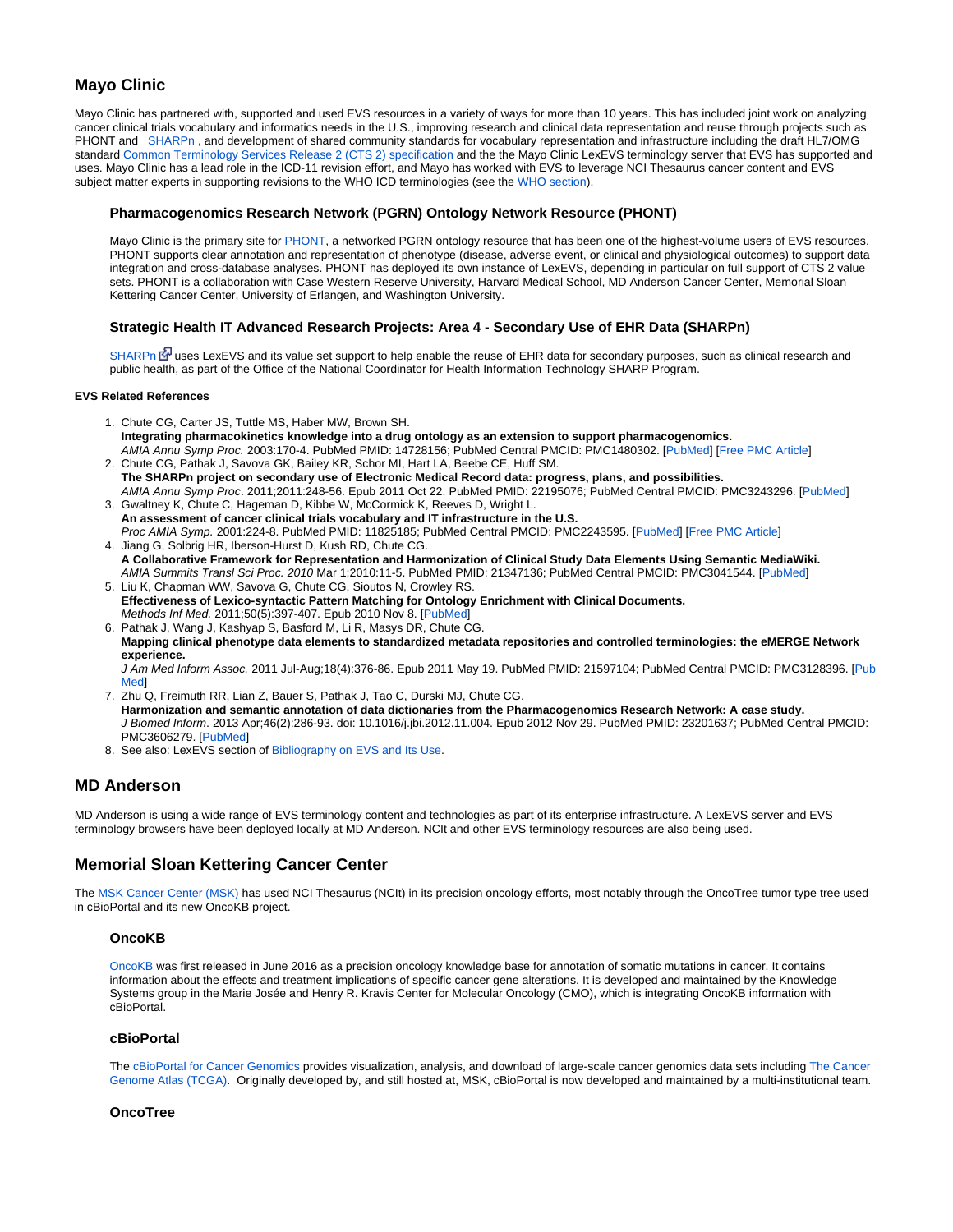The [OncoTree](http://oncotree.mskcc.org/oncotree/) CMO Tumor Type Tree provides a user-friendly interface to 524 tumor types from 32 tissues, most linked to NCI Thesaurus (NCIt) and NCI Metathesaurus (NCIm) codes.

# <span id="page-4-0"></span>**Ohio State University Medical Center**

Ohio State is using LexEVS, NCIt, and NCIm, notably for its openMDR project. Ohio State University launched openMDR (open metadata repository) in 2009, using local instances of LexEVS, BioPortal, and caDSR.

# <span id="page-4-1"></span>**Seoul National University, Korea**

The Biomedical Knowledge Engineering (BiKE) lab adopted the 2005 version of the LexGrid model and over the last several years created an entire terminology-based application suite on that model called LexCare Suite. The VKC facilitated the signing of an agreement between Mayo Clinic and SNU's BiKE to solidify a collaboration under which they will work together on conferences and papers surrounding terminology creation/mapping/use. The BiKE mapping tool is of particular interest for a community tool in this regard. This would be a potentially significant contribution, as it would add a new tool in an area with a known gap in the current functionality of LexEVS.

# <span id="page-4-2"></span>**Stanford University**

Since 2003, EVS has worked closely with the Stanford University Center for Biomedical Informatics Research (BMIR) and the NCBO project to develop shared community tools, standards and resources. Protégé OWL and NCI Protégé have pushed the envelope on open source software for ontology development and production management. NCBO and EVS collaborated on terminology metadata standards, with caBIG and the UK National Cancer Research Institute. NCBO hosts copies of NCI Thesaurus (NCIt), one of its most highly accessed terminologies. NCIt is also used by the NCBO Annotator tool for annotating documents and data with terminology concepts. NCBO and EVS have complementary resources, and share knowledge and expertise.

### <span id="page-4-3"></span>**Protégé**

EVS has worked closely with BMIR and its predecessor, Stanford Medical Informatics. An early focus was development of Protégé OWL, so that EVS could move from proprietary to open source terminology editing software that used the emerging OWL DL standard; this was followed by support for an NCI specific plug-in that enable NCI terminology production management. Over time, many of these NCI specific changes have been rolled into the main Protégé 3.4 code, so that users worldwide could take advantage of such features as distributed collaborative terminology development. In addition, the NCI specific Protégé configuration, with its additional plug-ins, is available for non-NCI users. EVS editors and staff have been heavy users of Protégé, collaborators on collaborative ontology workflows, and testers of collaborative Protégé, Web Protégé and NCBO tools and services such as concept merging and terminology mapping tools.

### <span id="page-4-4"></span>**National Center for Biomedical Ontology (NCBO)**

[NCBO](http://www.bioontology.org/) B [b](http://www.cancer.gov/policies/linking)ases its BioPortal terminology services on LexEVS, supporting a very wide collection of some 300 terminologies and ontologies that are actively used in biomedicine. BioPortal hosts copies of NCIt, which is generally at or near the top of the NCBO ontology use chart (see section 3 above). NCBO also makes its terminologies available through caGrid.

### <span id="page-4-5"></span>**Terminology Metadata**

NCBO and EVS have collaborated on standards for terminology metadata with caBIG participants and the UK National Cancer Research Institute (NCRI), to develop and promote standards for annotating the content, structure and use of ontologies and terminologies, based on earlier work of Stanford and a European group on the Ontology Metadata Vocabulary (OMV). This work has fed into the terminology metadata content now embedded in the CTS 2 (Common Terminology Services 2) standard published by HL7 and the OMG (Object Management Group).

### <span id="page-4-6"></span>**Tissue Microarray Database (TMAD)**

[TMAD](http://tma.im/)  $\mathbb{F}$  is an important public resource for raw and processed data (with stained tissue images) from tissue microarray experiments. TMAD uses NCI Thesaurus to index, browse and search tissues, and provides methods for data retrieval, grouping of data, analysis and visualization as well as export to standard formats.

### **EVS Related References**

- 1. Bail S, Horridge M, Parsia B, Sattler U. **The justificatory structure of the NCBO bioportal ontologies.** The Semantic Web-ISWC 2011. Springer 2011 pp.67-82. [[PDF](http://iswc2011.semanticweb.org/fileadmin/iswc/Papers/Research_Paper/10/70310065.pdf) 图]
- 2. Falconer SM, Tudorache T, Noy NF. **An Analysis of Collaborative Patterns in Large-Scale Ontology Development Projects.** Proceedings of the sixth international conference on Knowledge capture (K-CAP '11). 2011 [ACM](http://dl.acm.org/citation.cfm?id=1999682), New York, NY, USA. [ACM ᡗ [\]](http://www.cancer.gov/policies/linking) [\[Stanford](http://web.stanford.edu/%7Enatalya/papers/p25-falconer.pdf) 区 ]
- 3. Ghazvinian A, Noy NF, Musen MA. **From mappings to modules: Using mappings to identify domain-specific modules in large ontologies.** KCAP 2011 - Proceedings of the 2011 Knowledge Capture Conference, 2011, pp. 33-40. [[Scopus](http://www.scopus.com/inward/record.url?eid=2-s2.0-79960276657&partnerID=40&md5=89ee8ee5dc29c216c12b55745959a1c4)  $\mathbb{N}$ [\]](http://www.cancer.gov/policies/linking)

4. Jonquet C, LePendu P, Falconer S, Coulet A, Noy NF, Musen MA, Shah NH **NCBO Resource Index: Ontology-based search and mining of biomedical resources** Web Semantics: Science, Services and Agents on the World Wide Web, Volume 9, Issue 3, September 2011, Pages 316-324, ISSN 1570-8268, 10.1016/j.websem.2011.06.005. [[ScienceDirect](http://www.sciencedirect.com/science/article/pii/S1570826811000485) **[\]](http://www.cancer.gov/policies/linking)** 

- 5. Jonquet C, Musen MA, Shah NH. 6. **Building a biomedical ontology recommender web service.** J Biomed Semantics. 2010 Jun 22;1 Suppl 1:S1. PubMed PMID: 20626921; PubMed Central PMCID: PMC2903720. [\[PubMed](http://www.ncbi.nlm.nih.gov/pubmed/20626921)] [\[PDF](http://www.jbiomedsem.com/content/pdf/2041-1480-1-S1-S1.pdf) 图] Jonquet C, Shah NH, Musen MA.
- **Prototyping a Biomedical Ontology Recommender Service.** Bio-Ontologies: Knowledge in Biology, Stockholm, Sweden (2009).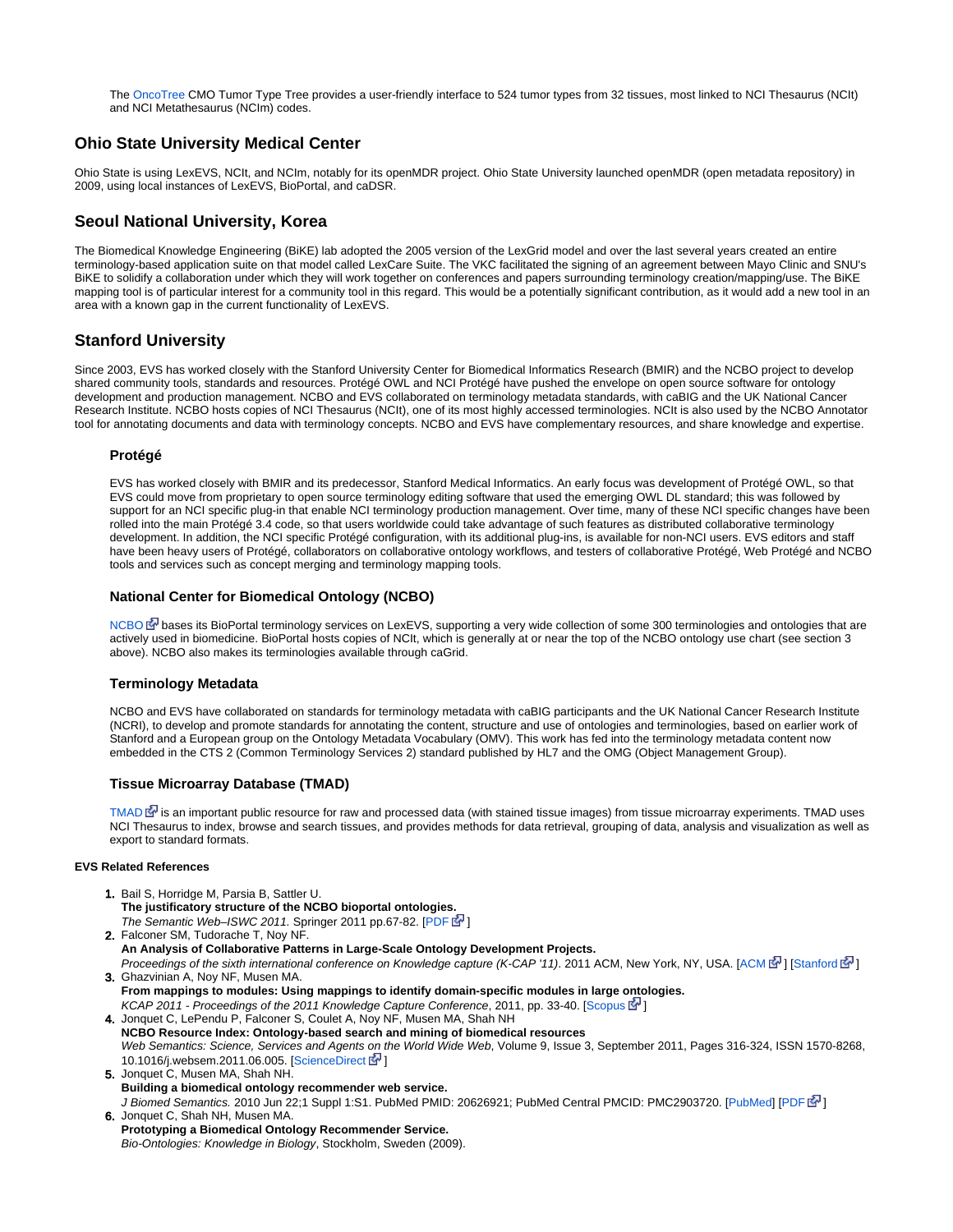7. Jonquet C, Shah NH, Musen MA. 8. Noy NF, Alexander PR, Harpaz R, Whetzel PL, Fergerson RW, Musen MA. 9. Parai GK, Jonquet C, Xu R, Musen MA, Shah NH. 10. Rubin DL, Shah NH, Noy NF. 11. Salvadores M, Alexander PR, Musen MA, Noy NF. 12. Salvadores M, Alexander PR, Musen MA, Noy NF. 13. Sebastian A, Noy NF, Tudorache T, Musen MA. 14. Shah NH, Bhatia N, Jonquet C, Rubin D, Chiang AP, Musen MA. 15. Shah NH, Jonquet C, Chiang AP, Butte AJ, Chen R, Musen MA. 16. Shah NH, Musen MA. 17. Shah NH, Rubin DL, Espinosa I, Montgomery K, Musen MA. 18. Strohmaier M, Walk S, Pöschko J, Lamprecht D, Tudorache T, Nyulas C, Musen MA, Noy NF. 19. Wu ST, Liu H, Li D, Tao C, Musen MA, Chute CG, Shah NH. **The open biomedical annotator.** Summit on Translat Bioinforma. 2009 Mar 1;2009:56-60. PubMed PMID: 21347171; PubMed Central PMCID: PMC3041576. [\[PubMed](http://www.ncbi.nlm.nih.gov/pubmed/21347171)] [[Full Text](http://www.ncbi.nlm.nih.gov/pmc/articles/PMC3041576/?tool=pubmed)] **Getting Lucky in Ontology Search: A Data-Driven Evaluation Framework for Ontology Ranking.** Proceedings of the 12th International Semantic Web Conference (ISWC 2013), Sydney, Australia, 21-25 Oct 2013. [\[PDF](http://www.stanford.edu/%7Enatalya/papers/iswc2013_bpSearch.pdf)] **The Lexicon Builder Web service: Building Custom Lexicons from two hundred Biomedical Ontologies.** AMIA Annu Symp Proc. 2010 Nov 13;2010:587-91. PubMed PMID: 21347046; PubMed Central PMCID: PMC3041331. [[PubMed\]](http://www.ncbi.nlm.nih.gov/pubmed/21347046) [\[PDF](http://www.ncbi.nlm.nih.gov/pmc/articles/PMC3041331/pdf/amia-2010_sympproc_0587.pdf)] **Biomedical ontologies: a functional perspective.** Brief Bioinform. 2008 Jan;9(1):75-90. Epub 2007 Dec 12. Review. PubMed PMID: 18077472. [[PubMed\]](http://www.ncbi.nlm.nih.gov/pubmed/18077472) **BioPortal as a Dataset of Linked Biomedical Ontologies and Terminologies in RDF.** Semantic Web Journal 2013; 4(3):277-284. Available online 31 Oct 2012. [\[PDF](http://www.semantic-web-journal.net/sites/default/files/swj278_4.pdf) 图[\]](http://www.cancer.gov/policies/linking) [\[Online](http://iospress.metapress.com/content/4mut1t3p76662806/?p=554fa16e20074e95aa8c251b47a4faa3&pi=0) 图] **The Quad Economy of a Semantic Web Ontology Repository.** The 7th International Workshop on Scalable Semantic Web Knowledge Base Systems (SSWS 2011). pp.14-29. [[PDF](http://iswc2011.semanticweb.org/fileadmin/iswc/Papers/Workshops/SSWS/Salvadores-et-all-SSWS2011.pdf) 图[\]](http://www.cancer.gov/policies/linking) **A generic ontology for collaborative ontology-development workflows.** Lecture Notes in Computer Science (including subseries Lecture Notes in Artificial Intelligence and Lecture Notes in Bioinformatics), 5268 LNAI, 2008, pp. 318-328. [\[Scopus](http://www.scopus.com/inward/record.url?eid=2-s2.0-56649105039&partnerID=40&md5=3ee1963c5952f19952e28d3e049f3dd4) **1**[\]](http://www.cancer.gov/policies/linking) **Comparison of concept recognizers for building the Open Biomedical Annotator.** BMC Bioinformatics. 2009 Sep 17;10 Suppl 9:S14. PubMed PMID: 19761568; PubMed Central PMCID: PMC2745685. [\[PubMed](http://www.ncbi.nlm.nih.gov/pubmed/19761568)] [[Full Text](http://www.biomedcentral.com/1471-2105/10/S9/S14)] **Ontology-driven indexing of public datasets for translational bioinformatics.** BMC Bioinformatics. 2009 Feb 5;10 Suppl 2:S1. PubMed PMID: 19208184; PubMed Central PMCID: PMC2646250. [[PubMed](http://www.ncbi.nlm.nih.gov/pubmed/19208184)] **UMLS-Query: a perl module for querying the UMLS.** AMIA Annu Symp Proc. 2008 Nov 6:652-6. PubMed PMID: 18998805; PubMed Central PMCID: PMC2656020. [[PubMed\]](http://www.ncbi.nlm.nih.gov/pubmed/18998805) [\[Full Text\]](http://www.ncbi.nlm.nih.gov/pmc/articles/PMC2656020/?tool=pubmed) **Annotation and query of tissue microarray data using the NCI Thesaurus.** BMC Bioinformatics. 2007 Aug 8;8:296. PubMed PMID: 17686183; PubMed Central PMCID: PMC1988837. [[PubMed\]](http://www.ncbi.nlm.nih.gov/pubmed/17686183) **How Ontologies are Made: Studying the Hidden Social Dynamics Behind Collaborative Ontology Engineering Projects.** Web Semantics: Science, Services and Agents on the World Wide Web, North America, April 2013. [[PDF](http://mx1.websemanticsjournal.org/index.php/ps/article/download/333/341) E<sup>n</sup>[\]](http://www.cancer.gov/policies/linking) **Unified Medical Language System term occurrences in clinical notes: a large-scale corpus analysis.** J Am Med Inform Assoc. 2012 Apr 4. [Epub ahead of print] PubMed PMID: 22493050. [[PubMed\]](http://www.ncbi.nlm.nih.gov/pubmed/22493050)

# <span id="page-5-0"></span>**Swiss Institute of Bioinformatics (SIB)**

<span id="page-5-1"></span>The [SIB](http://www.isb-sib.ch/) Computer Analysis and Laboratory Investigation of Proteins of Human Origin (CALIPHO) group develops a number of biocurated resources including neXtProt and the Cellosaurus. Both resources make use of the NCI Thesaurus (NCIt).

### **neXtProt**

[neXtProt m](http://www.nextprot.org/)aps Catalogue of Somatic Mutations in Cancer (COSMIC) cancer terms to the corresponding terms in NCIt so as to present to its users a standardized vocabulary for the provenance of cancer protein variations extracted from COSMIC.

### <span id="page-5-2"></span>**Cellosaurus**

The [Cellosaurus](http://web.expasy.org/cellosaurus), a cell line thesaurus, uses NCIt to annotate cell lines originating from diseased patients and animals (mainly cancers of human and animal model origins and genetic diseases); as of March 2016, Cellosaurus contains over 25,000 cell lines linking to over 1,000 diseases in NCIt.

#### **EVS Related References**

- 1. Gaudet P, Michel PA, Zahn-Zabal M, Cusin I, Duek PD, Evalet O, Gateau A, Gleizes A, Pereira M, Teixeira D, Zhang Y, Lane L, Bairoch A. **The neXtProt knowledgebase on human proteins: current status.**
- 2. Mottin L, Gobeill J, Pasche E, Michel PA, Cusin I, Gaudet P, Ruch P. Nucleic Acids Res. 2015 Jan 28;43(Database issue):D764-70. doi: 10.1093/nar/gku1178. PubMed PMID: 25593349. [[PubMed\]](http://www.ncbi.nlm.nih.gov/pubmed/25593349) **neXtA5: accelerating annotation of articles via automated approaches in neXtProt.**

Database (Oxford). 2016 Jul 3;2016. pii: baw098. doi: 10.1093/database/baw098. PubMed PMID: 27374119; PubMed Central PMCID: PMC4930835. [\[PubMed](https://www.ncbi.nlm.nih.gov/pubmed/27374119)]

# <span id="page-5-3"></span>**University of Pittsburgh**

EVS resources, notably NCI Thesaurus (NCIt) and NCI Metathesaurus (NCIm), are now deeply rooted in University of Pittsburgh core informatics applications used by hundreds of basic, translational and clinical researchers, and by many more using those applications at other institutions. University of Pittsburgh uses the NCIt cancer, anatomy, and pathology findings terminologies for their research and informatics projects. Millions of pathology reports have been encoded using NCIm and indexed using NCIt. Collaborations are ongoing, and have resulted in several journal articles published over the last 8 years.

### <span id="page-5-4"></span>**Ontology Development Information Extraction (ODIE)**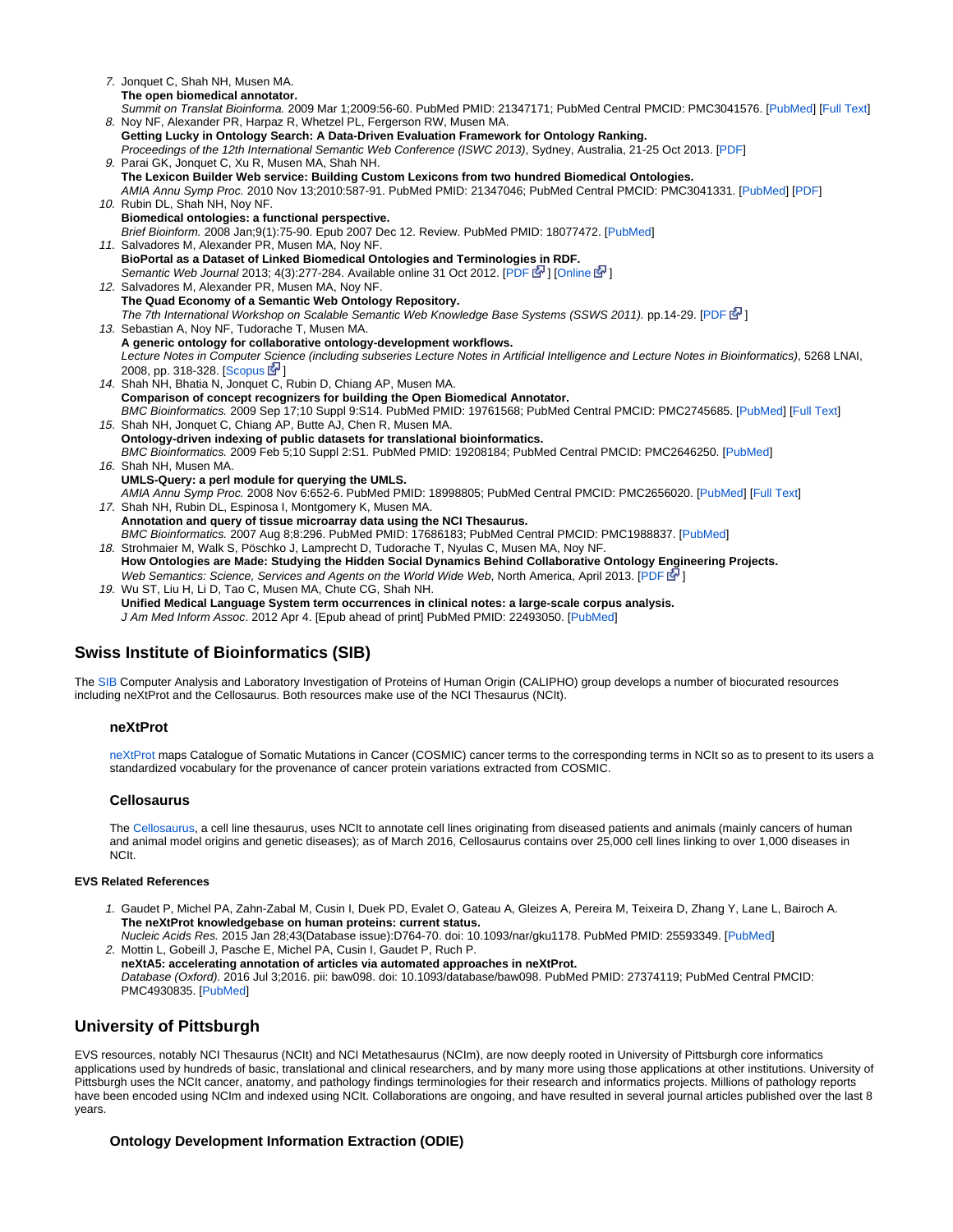[ODIE](http://www.bioontology.org/ODIE) E<sup>T</sup> [i](http://www.cancer.gov/policies/linking)s a software toolkit that uses ontologies, including NCIt, to perform information extraction tasks from clinical documents and uses clinical documents to enhance existing ontologies. ODIE is used by the University of Pittsburgh, University of California, San Diego, and Children's Hospital, Boston.

Multiple informatics projects at Pittsburgh build on the ODIE framework.

### <span id="page-6-0"></span>**Text Information Extraction System (TIES)**

[TIES](http://ties.dbmi.pitt.edu/) EN [i](http://www.cancer.gov/policies/linking)s an end-to-end Natural Language Processing pipeline and clinical document search engine, which started as caTIES with a focus on encoding pathology reports to support access to human tissues. TIES uses NCIm as the source of concepts for named entity recognition. It also relies on NCIt for ontology-based inference, indexing and retrieval. TIES is used by multiple investigators and deployed at cancer centers and other organizations including Roswell Park, University of Arkansas, and University of Pennsylvania. At University of Pittsburgh, the system currently supports more than 200 researchers.

#### **EVS Related References**

- 1. Amin W, Kang HP, Becich MJ. 2. Crowley RS, Castine M, Mitchell K, Chavan G, McSherry T, Feldman M. **Data Management, Databases, and Warehousing.** Biomedical Informatics for Cancer Research. (M.F. Ochs, J.T. Casagrande, R.V. Davuluri, eds). DOI 10.1007/978-1-4419-5714-6\_3, © Springer Science+Business Media, LLC 2010. pp.39-71.
- **caTIES: a grid based system for coding and retrieval of surgical pathology reports and tissue specimens in support of translational research.**
- 3. Crowley RS, Tseytlin E, Jukic D. J Am Med Inform Assoc. 2010 May-Jun;17(3):253-64. PubMed PMID: 20442142; PubMed Central PMCID: PMC2995710. [[PubMed\]](http://www.ncbi.nlm.nih.gov/pubmed/20442142) [[Full Text](http://jamia.bmj.com/cgi/pmidlookup?view=long&pmid=20442142) 图]
- **ReportTutor an intelligent tutoring system that uses a natural language interface.** AMIA Annu Symp Proc. 2005:171-5. PubMed PMID: 16779024; PubMed Central PMCID: PMC1560511. [\[PubMed](http://www.ncbi.nlm.nih.gov/pubmed/16779024)]
- 4. Jacobson RS, Becich MJ, Bollag RJ, Chavan G, Corrigan J, Dhir R, Feldman MD, Gaudioso C, Legowski E, Maihle NJ, Mitchell K, Murphy M, Sakthivel M, Tseytlin E, Weaver J. **A Federated Network for Translational Cancer Research Using Clinical Data and Biospecimens.**
- Cancer Res. 2015 Dec 15;75(24):5194-201. doi:10.1158/0008-5472.CAN-15-1973. Review. PubMed PMID: 26670560; PubMed Central PMCID: PMC4683415.[\[PubMed\]](http://www.ncbi.nlm.nih.gov/pubmed/26670560)
- 5. Kang HP, Borromeo CD, Berman JJ, Becich MJ. **The tissue microarray OWL schema: An open-source tool for sharing tissue microarray data.** J Pathol Inform. 2010 Jul 13;1. pii: 9. PubMed PMID: 20805954; PubMed Central PMCID: PMC2929536. [\[PubMed\]](http://www.ncbi.nlm.nih.gov/pubmed/20805954)
- 6. Liu K, Chapman WW, Savova G, Chute CG, Sioutos N, Crowley RS. **Effectiveness of Lexico-syntactic Pattern Matching for Ontology Enrichment with Clinical Documents.** Methods Inf Med. 2011;50(5):397-407. Epub 2010 Nov 8. [\[PubMed](http://www.ncbi.nlm.nih.gov/pubmed/21057720)]
- 7. Tobias J, Chilukuri R, Komatsoulis GA, Mohanty S, Sioutos N, Warzel DB, Wright LW, Crowley RS. **The CAP Cancer Protocols – A Case Study of caCORE Based Data Standards Implementation to Integrate with the Cancer Biomedical Informatics Grid.**

BMC Medical Informatics Decision Making, 20; 6:25, 2006. [[Free PMC Article\]](http://www.ncbi.nlm.nih.gov/pmc/articles/PMC1524939/?tool=pubmed)

### <span id="page-6-1"></span>**Washington University**

Washington University uses LexEVS and EVS terminology content in its clinical data warehouse project (CIDER). Washington University deployed LexEVS in 2008 as the terminology server for CIDER. The terminologies are used to code data and for information retrieval, supporting both research and clinical enterprise infrastructure.

# <span id="page-6-2"></span>**Yale University**

Yale University has used EVS resources in several biomedical research and informatics projects, including some with a special focus on semantic web technologies.

#### **EVS Related References**

- 1. McCusker JP, Phillips JA, González Beltrán A, Finkelstein A, Krauthammer M. **Semantic web data warehousing for caGrid.** BMC Bioinformatics. 2009 Oct 1;10 Suppl 10:S2. PubMed PMID: 19796399; PubMed Central PMCID: PMC2755823. [\[PubMed](http://www.ncbi.nlm.nih.gov/pubmed/19796399)]
- 2. Shifman MA, Li Y, Colangelo CM, Stone KL, Wu TL, Cheung KH, Miller PL, Williams KR. **YPED: a web-accessible database system for protein expression analysis.**
	- J Proteome Res. 2007 Oct;6(10):4019-24. Epub 2007 Sep 15. PubMed PMID: 17867667. [[PubMed\]](http://www.ncbi.nlm.nih.gov/pubmed/17867667)

# <span id="page-6-3"></span>Project and Topical

# <span id="page-6-4"></span>**Animal Models and Mappings**

EVS has worked since 1999 on a variety of animal models of cancer and terminology mappings between human and non-human species. In addition to work described earlier involving the NCI Division of Cancer Biology with extensive community outreach (see the [detailed profile\)](https://wiki.nci.nih.gov/display/EVS/11+-+User+Profiles+-+NCI#11-UserProfiles-NCI-NCIDivisionofCancerBiology%28DCB%29), and the section above on work with [the Jackson Laboratory](https://wiki.nci.nih.gov/pages/viewpage.action?pageId=50694982#14-UserProfiles-Community-JacksonLaboratory), EVS has been involved in a number of other community efforts.

EVS has extended animal model terminology support to cover rats and zebrafish using two important community standards: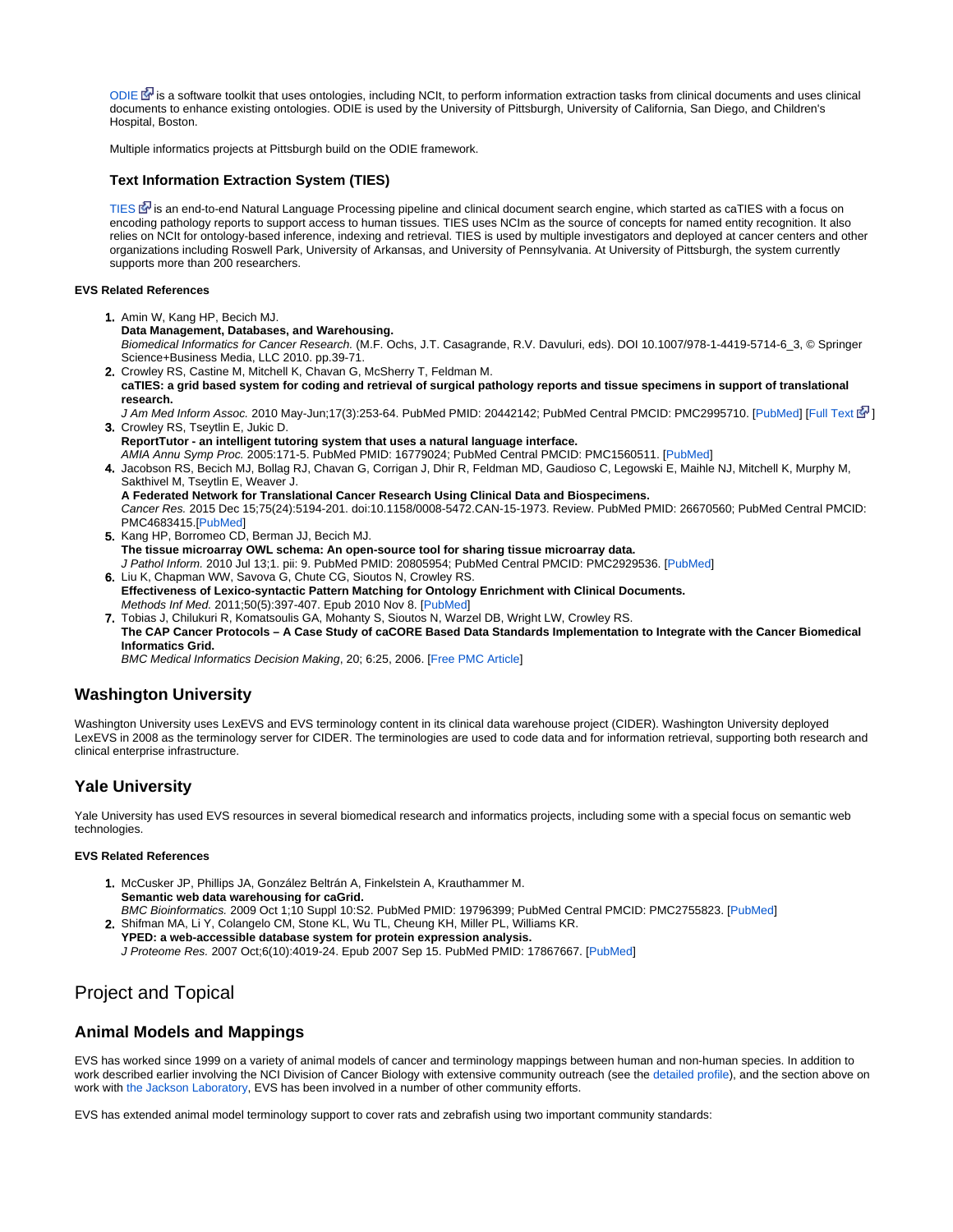- **International Harmonization of Rat Nomenclature (RENI)** was used as the foundation for the Terminology of Rat Pathologic Diagnoses in NCI Thesaurus (NCIt).
- **Zebrafish Information Network (ZFIN)** zebrafish anatomy is provided as a standalone terminology in EVS systems including the [NCI Term](http://nciterms.nci.nih.gov/ncitbrowser/pages/vocabulary.jsf?dictionary=Zebrafish)  [Browser.](http://nciterms.nci.nih.gov/ncitbrowser/pages/vocabulary.jsf?dictionary=Zebrafish)

<span id="page-7-0"></span>EVS terminology is also being used in community efforts such as those below.

#### **Uberon**

[Uberon](http://uberon.org/)  $\mathbb{F}$  [i](http://www.cancer.gov/policies/linking)s an integrated cross-species anatomy ontology constructed using a combination of semi-automated methods and manual curation. The ontology consists of classes representing anatomical entities that are shared across a variety of metazoan organisms, with a heavy bias towards model organisms and human anatomy. Uberon contains extensive cross-references between its terms and other anatomy ontologies, and draws heavily on NCI Thesaurus (NCIt) as well as the Adult Mouse Anatomy (MA) ontology (part of the caBIG-funded Mouse-Human Anatomy Project, MHAP).

### <span id="page-7-1"></span>**Ontology Alignment Evaluation Initiative (OAEI)**

The [OAEI](http://oaei.ontologymatching.org/)  $\mathbb{E}^{\Gamma}$  is a collaborative effort in the ontology alignment community aimed at rigorous and extensive evaluation of ontology alignment technologies. Since 2007, the OAEI has used the mouse-human anatomy set, with some modifications, as a "gold standard mapping" example of a "real world case" in an annual competitive evaluation of ontology matching approaches.

# <span id="page-7-2"></span>**Common Biorepository Model (CBM)**

EVS has provided about 1,300 concepts for this model through support for caDSR. CBM is used in many domains including clinical trials management, ICR, in vivo imaging, and tissue banks and pathology tools. In early 2012, EVS provided support for mapping SNOMED concepts used in caTissue with NCIt concepts used in CBM, to facilitate data sharing.

### <span id="page-7-3"></span>**eMERGE Network**

The [eMERGE \(electronic MEdical Records and GEnomics\) Network](http://www.gwas.net) **E** was initiated by National Human Genome Research Institute (NHGRI) in 2007 as a national research consortium to develop, disseminate, and apply research methods that combine DNA biorepositories with electronic medical record (EMR) systems for large-scale, high-throughput genetic research. EVS terminology plays an important role these efforts, notably through use in the [eleMAP](https://victr.vanderbilt.edu/eleMAP/) [tool](https://victr.vanderbilt.edu/eleMAP/) 函 [d](http://www.cancer.gov/policies/linking)eveloped at Vanderbilt to help researchers harmonize their local phenotype data dictionaries to existing metadata and terminology standards.

#### **EVS Related References**

- 1. Pathak J, Wang J, Kashyap S, Basford M, Li R, Masys DR, Chute CG.
	- **Mapping clinical phenotype data elements to standardized metadata repositories and controlled terminologies: the eMERGE Network experience.**

J Am Med Inform Assoc. 2011 Jul-Aug;18(4):376-86. Epub 2011 May 19. PubMed PMID: 21597104; PubMed Central PMCID: PMC3128396. [\[Pub](http://www.ncbi.nlm.nih.gov/pubmed/21597104) [Med\]](http://www.ncbi.nlm.nih.gov/pubmed/21597104)

### <span id="page-7-4"></span>**eTOX**

 $e$ TOX  $\mathbb{F}$  is a European consortium established in 2010 by universities, pharmaceutical and biotech companies to share and use toxicology data. It is a precompetitive collaboration whose main goal is to create and distribute tools to predict drug side-effects based on pre-clinical experiments. Aims are a better i n silico predictability of potential adverse events and reducing the use of animals in toxicological research. The NCI Thesaurus is one of several vocabularies/ontologies used in eTOX to support shared semantics, principally the terms associated with entities as well as the relations between terms (see [BioPortal](http://bioportal.bioontology.org/projects/eTOX)). eTOX is funded by the Innovative Medicines Initiative (IMI), whose web site provides additional information (see [IMI eTox](http://www.imi.europa.eu/content/etox)  $\mathbb{F}$ ).

### <span id="page-7-5"></span>**Global Alignment of Immunization safety Assessment in pregnancy (GAIA)**

The Global Alignment of Immunization safety Assessment in pregnancy ([GAIA\)](http://gaia-consortium.net/) is a global consortium to develop common standards, guidance, and tools to strengthen programs of immunization in pregnancy, with a specific focus on low and middle income countries. GAIA seeks to improve data and understanding on maternal, pregnancy, fetal, and neonatal health outcome assessment.

The National Institute of Child Health and Human Development ([NICHD\)](http://www.nichd.nih.gov/) and EVS have been collaborating with GAIA since 2014 to help develop standard terminology related to Fetal and Neonatal Events, Maternal, and Pregnancy Events and Outcomes. This expands on the [Pediatric Terminology](http://www.cancer.gov/research/resources/terminology/pediatric) joint effort, ongoing since 2009, to establish a core library of harmonized pediatric terms that enable clinical investigators to more readily compare and aggregate data across clinical research portfolios. To this end, terminology data and draft standards were developed as part of the NCI Thesaurus (NCIt) by experts from the NICHD, EVS, and other participants. All NCIt content is freely available without restriction.

#### **EVS Related References**

1. Bonhoeffer J, Kochhar S, Hirschfeld S, Heath PT, Jones CE, Bauwens J, Honrado Á, Heininger U, Muñoz FM, Eckert L, Steinhoff M, Black S, Padula M, Sturkenboom M, Buttery J, Pless R, Zuber P; GAIA project participants. **Global alignment of immunization safety assessment in pregnancy - The GAIA project.** Vaccine. 2016 Dec 1;34(49):5993-5997. doi: 10.1016/j.vaccine.2016.07.006. PubMed PMID: 27751641. [\[PubMed](https://www.ncbi.nlm.nih.gov/pubmed/27751641)]

# <span id="page-7-6"></span>**Human Studies Database (HSDB)**

[HSDB](http://hsdbwiki.org/)  $\mathbb{F}$  [i](http://www.cancer.gov/policies/linking)s a consortium of research institutions defining and implementing a shared informatics infrastructure covering both interventional and observational human studies. HSDB is using LexEVS as a core component of its collaborative, distributed, clinical research systems. The [OCRe](http://code.google.com/p/ontology-of-clinical-research/)  [Terminology](http://code.google.com/p/ontology-of-clinical-research/)  $\bar{S}$  [i](http://www.cancer.gov/policies/linking)s served through an NCBO site, which uses LexEVS.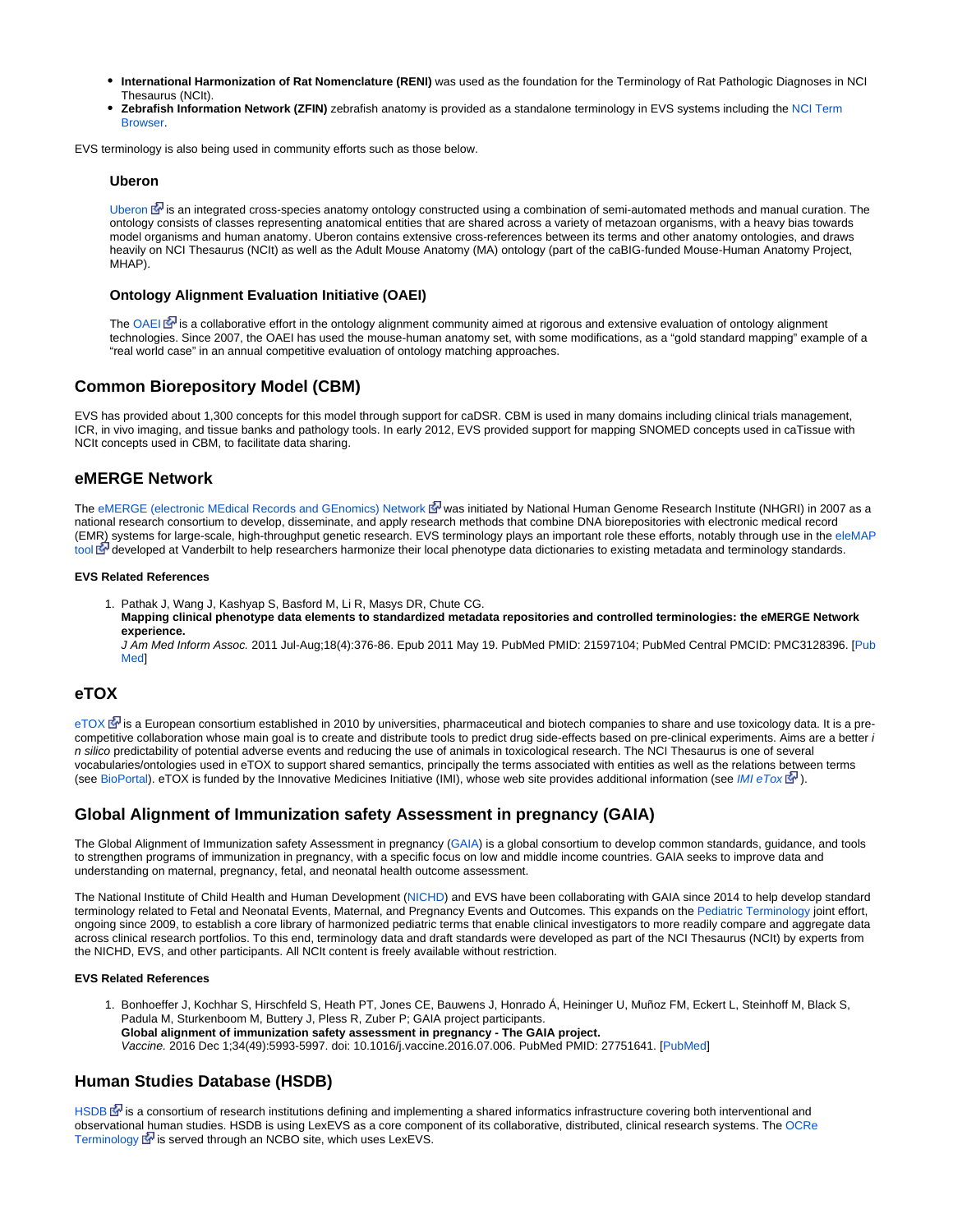#### **EVS Related References**

1. Sim I, Carini S, Tu S, Wynden R, Pollock BH, Mollah SA, Gabriel D, Hagler HK, Scheuermann RH, Lehmann HP, Wittkowski KM, Nahm M, Bakken S.

**The Human Studies Database Project: Federating Human Studies Design Data Using the Ontology of Clinical Research.** AMIA Summits Transl Sci Proc. 2010: 51–55. [[Online](http://www.ncbi.nlm.nih.gov/pmc/articles/PMC3041546/)]

# <span id="page-8-0"></span>**International Human Epigenome Consortium (IHEC)**

[IHEC](http://ihec-epigenomes.org/) E [s](http://www.cancer.gov/policies/linking)tarted in 2010 as a global consortium with the primary goal of providing free access to high-resolution reference human epigenome maps for normal and disease cell types to the research community. IHEC coordinates the production of reference epigenome maps through the characterization of the regulome, methylome, and transcriptome from a wide range of tissues and cell types. IHEC chose NCIt as the ontology to represent disease information within the Consortium, which also uses NCI Metathesaurus as a key resource.

#### **EVS Related References**

- 1. Bujold D, Morais DA, Gauthier C, Côté C, Caron M, Kwan T, Chen KC, Laperle J, Markovits AN, Pastinen T, Caron B, Veilleux A, Jacques PÉ, Bourque G.
- 2. Dyke SO, Cheung WA, Joly Y, Ammerpohl O, Lutsik P, Rothstein MA, Caron M, Busche S, Bourque G, Rönnblom L, Flicek P, Beck S, Hirst M, **The International Human Epigenome Consortium Data Portal.** Cell Syst. 2016 Nov 23;3(5):496-499.e2. doi: 10.1016/j.cels.2016.10.019. PubMed PMID: 27863956. [[PubMed\]](https://www.ncbi.nlm.nih.gov/pubmed/27863956) Stunnenberg H, Siebert R, Walter J, Pastinen T. **Epigenome data release: a participant-centered approach to privacy protection.** Genome Biol. 2015 Jul 17;16(1):142. PubMed PMID: 26185018; PubMed Central PMCID: PMC4504083. [[PubMed\]](http://www.ncbi.nlm.nih.gov/pubmed/26185018)
- 3. Fernández JM, de la Torre V, Richardson D, Royo R, Puiggròs M, Moncunill V, Fragkogianni S, Clarke L; BLUEPRINT Consortium., Flicek P, Rico D, Torrents D, Carrillo de Santa Pau E, Valencia A. **The BLUEPRINT Data Analysis Portal.** Cell Syst. 2016 Nov 23;3(5):491-495.e5. doi: 10.1016/j.cels.2016.10.021. PubMed PMID: 27863955. [[PubMed\]](https://www.ncbi.nlm.nih.gov/pubmed/27863955)

# <span id="page-8-1"></span>**Imaging Standards**

Imaging standards development requires the support of multiple products made available through EVS, including publication of RadLex terminology, developed through a collaboration of the Radiological Society of North America (RSNA), which convened experts in imaging informatics and radiological subspecialties to create this resource, now made freely available. RadLex has developed into a rich, structured radiology-specific ontology, which currently includes more than 30,000 terms and to which EVS provides content as well as publication support. EVS incorporates RadLex into the NCI Metathesaurus, and also supports imaging terminology in the NCI Thesaurus as needed by the imaging community.

#### **EVS Related References**

- 1. Hazen R, Van Esbroeck AP, Mongkolwat P, Channin DS. **Automatic Extraction of Concepts to Extend RadLex.** Journal of Digital Imaging 2011 Feb;24(1):165-169. [[PDF\]](http://www.springerlink.com/content/p889312g07534661/)
- 2. Lacson R, Andriole KP, Prevedello LM, Khorasani R. **Information from Searching Content with an Ontology-Utilizing Toolkit (iSCOUT).** Journal of Digital Imaging 2012 Feb 14:1-8 [Epub ahead of print] PubMed PMID: 22349993. [\[PubMed](http://www.ncbi.nlm.nih.gov/pubmed/22349993)] [\[Online](http://dx.doi.org/10.1007/s10278-012-9463-9)]
- 3. Warden GI, Lacson R, Khorasani R. **Leveraging Terminologies for Retrieval of Radiology Reports with Critical Imaging Findings.** AMIA Annu Symp Proc. 2011 Oct;2011:1481-8. Epub 2011 Oct 22. PubMed PMID: 22195212; PubMed Central PMCID: PMC3243125. [[PubMed](http://www.ncbi.nlm.nih.gov/pubmed/22195212)]

# <span id="page-8-2"></span>**LexEVS Adopter Community**

Many other organizations have adopted the LexEVS terminology server and related tools. Key examples described in the institutional portion of this section are:

- 1. Emory University
- 2. GE
- 3. MD Anderson
- 4. Mayo Clinic (incl. PHONT and SHARPn)
- 5. McGill University Health Center, Canada
- 6. Ohio State University Medical Center
- 7. Seoul National University, Korea
- 8. Stanford/National Center for Biomedical Ontology (NCBO)
- 9. Washington University

For literature references, see the LexEVS section of [Bibliography on EVS and Its Use](https://wiki.nci.nih.gov/display/EVS/Bibliography+on+EVS+and+Its+Use).

# <span id="page-8-3"></span>**Nanotechnology**

Nanotechnology, and more specifically nanomedicine, has become important in the development of reagents for cancer detection, diagnosis and treatment. NCI established [Cancer Centers of Nanotechnology Excellence \(CCNE\)](http://nano.cancer.gov/action/programs/ccne.asp) to support translational nanomedical research, and collaborative efforts are supported by NHLBI, NHGRI, FDA and others. EVS provides a range of content and technical support to the nanotechnology community, including working with the community in curating specialized concepts and definitions, and making those concepts available in NCI Thesaurus (NCIt) and the NanoParticle Ontology (NPO) hosted on EVS systems and integrated into NCI Metathesaurus (NCIm); a [glossary](https://ncisvn.nci.nih.gov/svn/docs/trunk/calab/caNanoLabCDEandTerminologyDevelopment/caNanoLab_Glossary.pdf) of nanotechnology terms also is provided within the caNanoLab application (see below).

### <span id="page-8-4"></span>**Nanotechnology Working Group**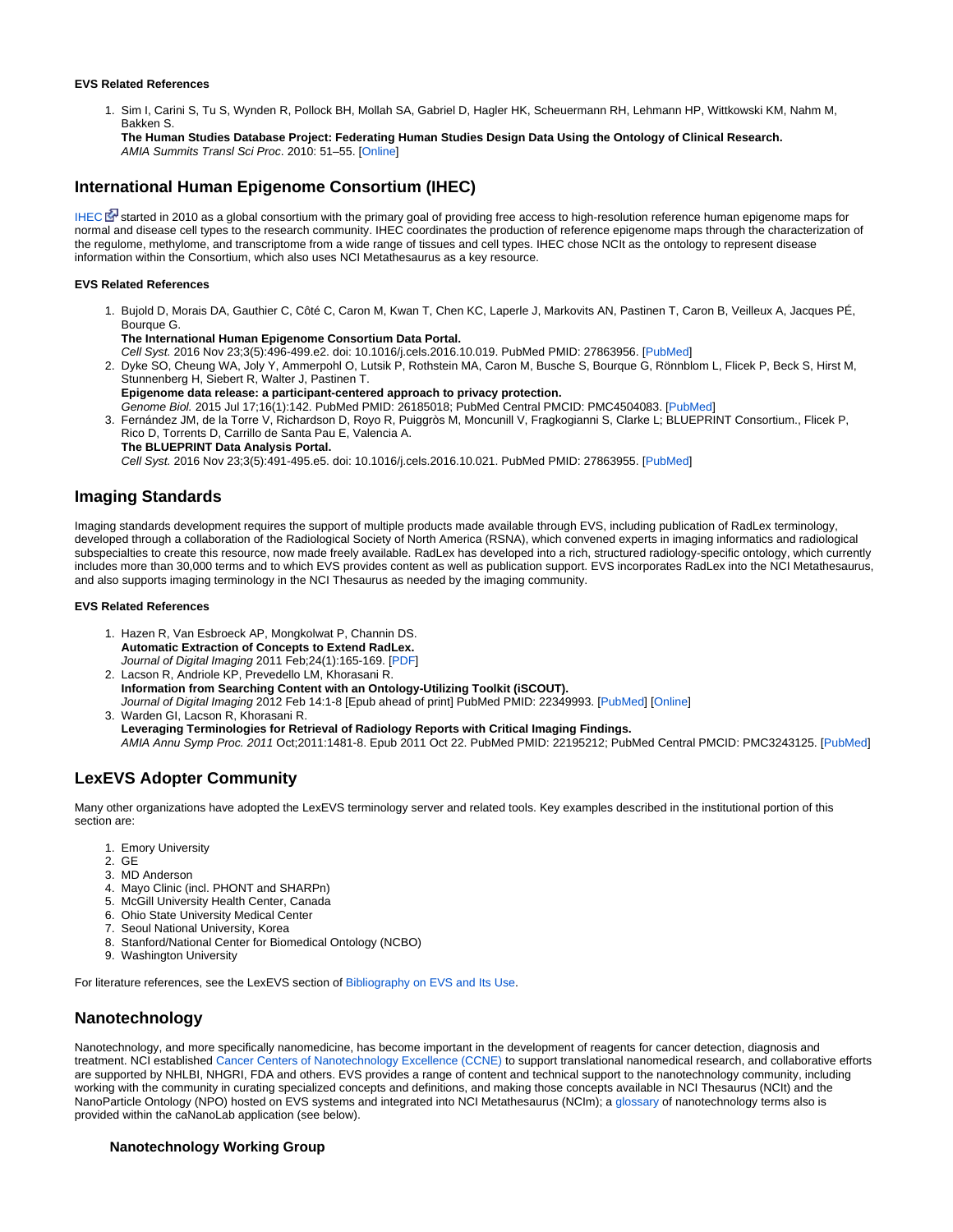The NCIP [Nanotechnology Working Group](https://wiki.nci.nih.gov/display/ICR/Nanotechnology+Working+Group) was started as part of the caBIG® Integrative Cancer Research Workspace (ICR Nano WG), with participation of approximately 40 agencies, universities and institutes working to federate nanotechnology databases. One requirement has been to develop data and vocabulary standards to facilitate federation and increase data accessibility. EVS has been an active participant in the working group. Part of the working group effort is the continuing development of the NanoParticle Ontology (NPO), from Washington University in St. Louis, and the development of the ISA-TAB-Nano data sharing format. EVS has supported this effort in several areas: giving feedback on ontology structure and terminology best practices, supporting NPO curation using the NCI Protégé platform, loading and hosting NPO on LexEVS, and preparing NPO for integration into the NCI Metathesaurus (NCIm).

#### <span id="page-9-0"></span>**caNanoLab**

The [NCI Office of Cancer Nanotechnology Research \(OCNR\)](http://cssi.cancer.gov/nano.asp) partnered with CBIIT and the [NCI Nanotechnology Characterization Laboratory \(NCL\)](http://ncl.cancer.gov/) in 2006 to develop a data sharing platform called [caNanoLab.](https://cananolab.nci.nih.gov/) caNanoLab has a goal of semantic interoperability across centers performing nanoparticle characterization studies. caNanoLab is based on an information model representing nanoparticles and their physical and in vitro characterization. NCI Thesaurus (NCIt) has been supporting concept curation for development of caNanoLab since its inception. NCIt editors have worked with the developers and users of caNanoLab from the CCNEs and other academic institutions to define concepts for data curation and to expand the object model to include data submission for both characterizations of experimental nanomaterials and translational research studies.

The infrastructure available for further development of caNanoLab has been decreased over the last several years, but caNanoLab continues to be maintained and is heavily used. As of February 21, 2014, it contains 1,027 samples, 95 sample sources, 4,025 characterizations, and 46 protocols, and identifies 1,894 publications, while the caNanoLab home page shows 420,937 visitors since June 3, 2010. For more information about caNanoLab, visit the [wiki home page.](https://wiki.nci.nih.gov/display/caNanoLab/caNanoLab+Wiki+Home+Page)

#### <span id="page-9-1"></span>**ISA-TAB-Nano**

ISA-TAB-Nano is being developed by a subset of participants of the NCIP Nanotechnology Working Group, which includes members representing CBIIT, Oregon State University, PNNL, Washington University St. Louis, Stanford, Jackson Labs, Pennsylvania BioNano Systems, NIOSH, NCI Frederick NCL, and Emory/Georgia Tech. ISA-TAB-Nano is a data representation format that is designed to facilitate sharing research related to the in vivo and in vitro characterization of nanomaterials and any associated small molecules or biological specimens. This format is compatible with spreadsheets or tab-delimited files. ISA-TAB-Nano is based on the existing specification developed by the [ISA community](http://www.isa-tools.org), the investigation/study /assay (ISA-TAB) format specification. ISA-TAB was designed to assist in recording and sharing of both data and metadata associated with the large volume of data generated by the numerous assays and technology types used in the "omics" communities.

The ISA-TAB file structure relies on three primary files: investigation, study, and assay (ISA) files. The ISA-TAB-Nano specification adds additional fields to the ISA-TAB files and an additional material file to record nanomaterial and small molecule structural and functional characteristics. ISA-TAB-Nano has been reviewed as an ASTM standard ([WK28974\)](http://www.astm.org/SOCIETY_REVIEW/E56%20%2812-04%29.htm). Further development for this data sharing format is focused on training users, improving the usability of the format and increasing the compatibility between ISA-TAB-Nano and the ISA community curation and validation tool sets. See the [ISA-TAB-Nano Specification](https://wiki.nci.nih.gov/display/ICR/ISA-TAB-Nano) for more information.

### **NanoParticle Ontology (NPO)**

The NanoParticle Ontology [\(NPO](http://www.nano-ontology.org/)  $\bar{B}$ ) is loaded in NCI Metathesaurus, on LexEVS, and on the [NCI Term Browser.](http://nciterms.nci.nih.gov/ncitbrowser/pages/vocabulary.jsf?dictionary=NPO) NPO curators use the NCI Protégé curation tool and they use NCI Thesaurus as a cross-reference and a source for some of their definitions.

#### <span id="page-9-2"></span>**EVS Related References**

- 1. Bailey LO, Kennedy CH, Fritts MJ, Hartel FW. **Development of a model for the representation of nanotechnology-specific terminology.** AMIA Annu Symp Proc. 2006:849. PubMed PMID: 17238469; PubMed Central PMCID: PMC1839578. [[PubMed](http://www.ncbi.nlm.nih.gov/pubmed/17238469)]
- 2. de la Iglesia D, Cachau RE, García-Remesal M, Maojo V. **Nanoinformatics knowledge infrastructures: bringing efficient information management to nanomedical research.** Comput Sci Discov. 2013 Nov 27;6(1):014011. PubMed PMID: 24932210; PubMed Central PMCID: PMC4053539. [[PubMed\]](http://www.ncbi.nlm.nih.gov/pubmed/24932210)
- 3. de la Iglesia D, García-Remesal M, Anguita A, Muñoz-Mármol M, Kulikowski C, Maojo V. **A Machine Learning Approach to Identify Clinical Trials Involving Nanodrugs and Nanodevices from ClinicalTrials.gov.** PLoS One. 2014 Oct 27;9(10):e1[103](http://www.cancer.gov/policies/linking)31. doi: 10.1371/journal.pone.0110331. eCollection 2014. PubMed PMID: 25347075; PubMed Central PMCID: PMC4210133. [\[PubMed](http://www.ncbi.nlm.nih.gov/pubmed/25347075)  $\vec{F}$ ]
- 4. Klaessig FG.
- **Developing official practices for nanoEHS data compilation, curation and compliance.** Innovation and responsibility: engaging with new and emerging technologies, S.NET 005. Coenen C, Dijkstra A, Fautz C, Guivant J, Konrad K, Milburn C, van Lente H, eds. Heidelberg: IOS Press and AKA; 2014. pp. 121–133. [\[PDF](http://www.thesnet.net/wp-content/uploads/13developing_aka_s.net005.pdf) G<sup>1</sup>]
- 5. Thomas DG, Gaheen S, Harper SL, Fritts M, Klaessig F, Hahn-Dantona E, Paik D, Pan S, Stafford GA, Freund ET, Klemm JD, Baker NA. **ISA-TAB-Nano: a specification for sharing nanomaterial research data in spreadsheet-based format.** BMC Biotechnol. 2013 Jan 14;13:2. doi: 10.1186/1472-6750-13-2. PubMed PMID: 23311978; PubMed Central PMCID: PMC3598649. [[PubMed\]](http://www.ncbi.nlm.nih.gov/pubmed/23311978)
- 6. Thomas DG, Klaessig F, Harper SL, Fritts M, Hoover MD, Gaheen S, Stokes TH, Reznik-Zellen R, Freund ET, Klemm JD, Paik DS, Baker NA. **Informatics and standards for nanomedicine technology.**
- 7. Thomas DG, Pappu RV, Baker NA. Wiley Interdiscip Rev Nanomed Nanobiotechnol. 2011 Jun 30. doi: 10.1002/wnan.152. Epub ahead of print. PubMed PMID: 21721140. [[PubMed\]](http://www.ncbi.nlm.nih.gov/pubmed/21721140) **NanoParticle Ontology for cancer nanotechnology research.**
- 8. Zhu Z. J Biomed Inform. 2011 Feb;44(1):59-74. Epub 2010 Mar 6. PubMed PMID: 20211274; PubMed Central PMCID: PMC3042056. [\[PubMed](http://www.ncbi.nlm.nih.gov/pubmed/20211274)]

**Flash Nanoprecipitation: Prediction and Enhancement of Particle Stability via Drug Structure.** Mol Pharm. 2014 Feb 3. [Epub ahead of print] PubMed PMID: 24484077. [[PubMed\]](http://www.ncbi.nlm.nih.gov/pubmed/24484077)

# <span id="page-9-3"></span>**Open Biomedical Ontologies (OBO)**